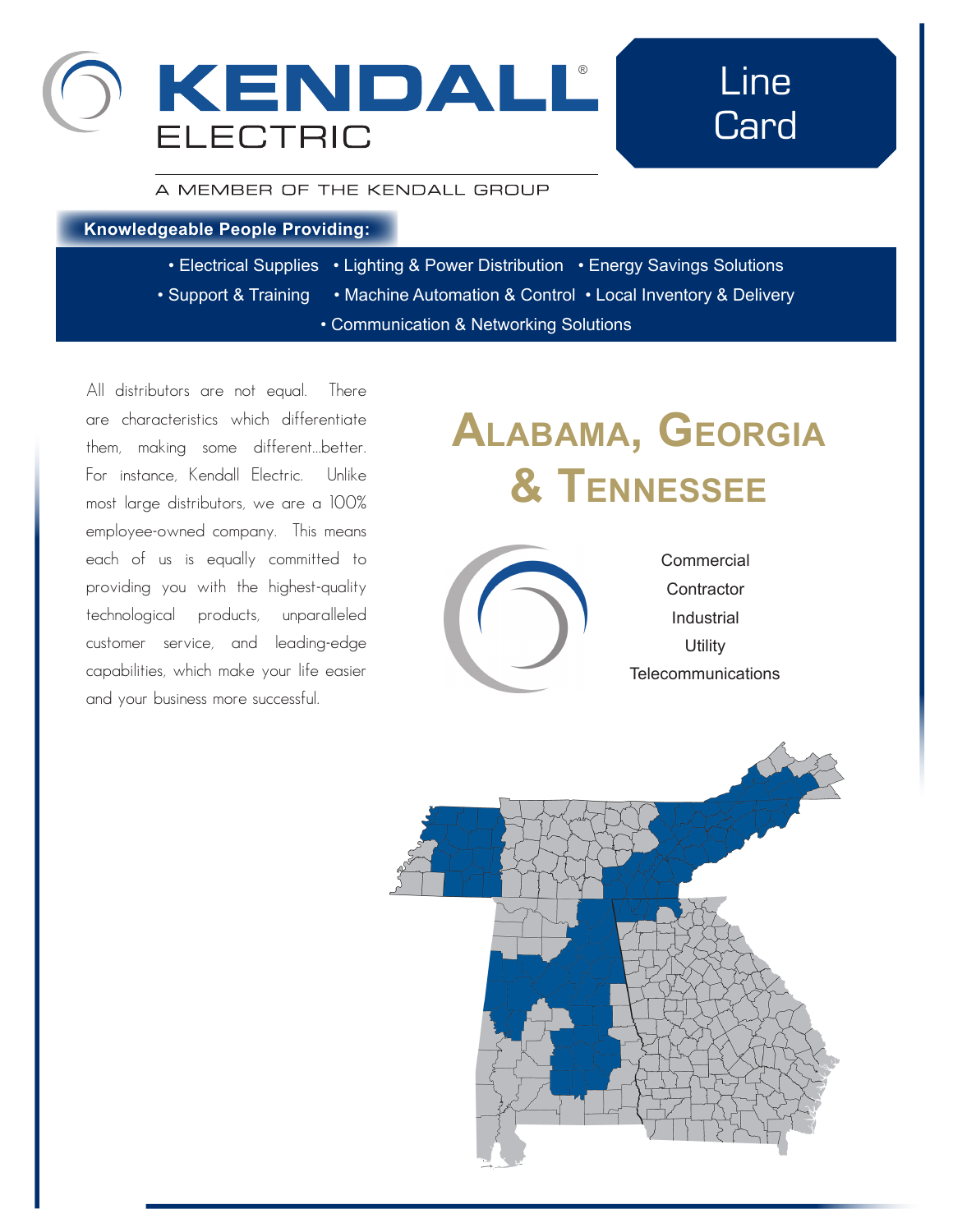### Products/Manufacturers

|                            | <b>Barcode &amp; Vision</b>                               |                  |                                                                                    |                              |
|----------------------------|-----------------------------------------------------------|------------------|------------------------------------------------------------------------------------|------------------------------|
|                            | □ Cognex                                                  |                  | □ Datalogic                                                                        | n Motorola                   |
|                            | <b>Batteries</b>                                          |                  |                                                                                    |                              |
|                            | $\Box$ Interstate                                         | $\Box$           | Kayovac                                                                            |                              |
|                            | <b>Cable Tray &amp; Strut</b>                             |                  |                                                                                    |                              |
|                            | n B-Line<br><b>Service Control</b><br>$\Box$ Cope         |                  | Eristrut                                                                           | □ Husky Tray                 |
|                            | <b>Camera Systems</b>                                     |                  |                                                                                    |                              |
|                            | <b>D</b> Crest Electronics                                |                  |                                                                                    |                              |
|                            | <b>Cleaners &amp; Lubricants</b>                          |                  |                                                                                    |                              |
|                            | n CRC                                                     |                  |                                                                                    |                              |
|                            | <b>Coated Conduit</b>                                     |                  |                                                                                    |                              |
|                            | <sup>D</sup> OCAL                                         | $\Box$           | RobRoy                                                                             |                              |
|                            | <b>Computer</b>                                           |                  |                                                                                    |                              |
|                            | a ACP-Thinmanager a Stratus                               |                  |                                                                                    |                              |
|                            | <b>Cord Reels</b>                                         |                  |                                                                                    |                              |
|                            | □ Aeromotive                                              |                  | n Gleason Reel                                                                     |                              |
|                            | <b>Data Cable</b>                                         |                  |                                                                                    |                              |
| $\Box$                     | Belden<br><sup>1</sup> Noyes Fiber                        | $\Box$           | Siecor                                                                             | □ Superior/Essex             |
|                            | <b>Data Connectivity</b>                                  |                  |                                                                                    |                              |
| $\Box$<br>$\Box$<br>$\Box$ | □ Aiphone<br>Bluewave<br>Comtran                          |                  | 3M Telcom a HellermannTyton a Quiktron<br><b>n</b> Ideal<br>□ Leviton<br>□ Panduit | D Valcom                     |
|                            | <b>Data Displays</b>                                      |                  |                                                                                    |                              |
|                            | n IP Displays<br><b>Data Media Converter</b>              |                  |                                                                                    |                              |
|                            | □ Omnitron                                                |                  |                                                                                    |                              |
|                            | <b>Duct, Cable Ties, Lugs</b>                             |                  |                                                                                    |                              |
|                            | n Panduit                                                 |                  |                                                                                    |                              |
|                            | <b>Electric Fasteners/Grounding</b>                       |                  |                                                                                    |                              |
| $\Box$                     | 3M<br>a Arlington<br><b>Blackburn</b><br><b>D</b> Eriflex | $\Box$<br>$\Box$ | Cadweld<br>a Cully<br>□ Minerallac □ Thomas & Betts<br>NSI.                        | □ POS-E-KON<br>$\Box$ Koxtec |
|                            | <b>Electric Heat</b>                                      |                  |                                                                                    |                              |
|                            | <sup>D</sup> Berko                                        |                  | □ Marley                                                                           | n Qmark                      |
|                            | <b>Electrical Boxes</b>                                   |                  |                                                                                    |                              |
|                            | □ Carlon<br>n RACO                                        | П.               | Red Dot<br>□ Steel City                                                            |                              |
|                            | <b>Electrical Gear</b>                                    |                  |                                                                                    |                              |
|                            | <b>D</b> Eaton                                            |                  | n Midwest Power n Milbank                                                          |                              |
|                            | <b>Electrical/Data Meter</b>                              |                  |                                                                                    |                              |
|                            | n Fluke                                                   |                  | <b>D</b> Fluke Networks                                                            |                              |
|                            | <b>Enclosure A/C</b>                                      |                  |                                                                                    |                              |
|                            | □ McLean<br><b>Enclosure Window</b>                       |                  |                                                                                    |                              |
|                            | <b>D</b> Exiscan                                          |                  | □ Grace                                                                            |                              |

| <b>Enclosures</b>                                             |                                                                                                         |                                                                         |                                                                                          |                                                          |                                                                                     |  |  |
|---------------------------------------------------------------|---------------------------------------------------------------------------------------------------------|-------------------------------------------------------------------------|------------------------------------------------------------------------------------------|----------------------------------------------------------|-------------------------------------------------------------------------------------|--|--|
| П.                                                            | n Adalet<br>Hoffman                                                                                     | П.                                                                      | □ Quazite<br>Stahlin                                                                     | $\Box$                                                   | Wiegmann                                                                            |  |  |
|                                                               | <b>EnergyManagement</b>                                                                                 |                                                                         |                                                                                          |                                                          |                                                                                     |  |  |
| $\Box$<br>$\Box$                                              | <b>EMON</b><br>Hubbell                                                                                  | П.<br>П                                                                 | Lutron<br>Watt Stopper                                                                   |                                                          |                                                                                     |  |  |
|                                                               | <u>Fans</u>                                                                                             |                                                                         |                                                                                          |                                                          |                                                                                     |  |  |
|                                                               | n Broan                                                                                                 | П                                                                       | <b>TPI</b>                                                                               |                                                          |                                                                                     |  |  |
|                                                               | <b>Flex Cable Tray</b>                                                                                  |                                                                         |                                                                                          |                                                          |                                                                                     |  |  |
|                                                               | <b>D</b> IGUS                                                                                           |                                                                         |                                                                                          |                                                          |                                                                                     |  |  |
|                                                               | <b>Flex Conduit</b>                                                                                     |                                                                         |                                                                                          |                                                          |                                                                                     |  |  |
|                                                               | $\Box$ Alflex<br><b>Fuses</b>                                                                           |                                                                         | $\Box$ Anaconda                                                                          | $\Box$                                                   | Liquatite                                                                           |  |  |
|                                                               | n Mersen                                                                                                |                                                                         |                                                                                          |                                                          |                                                                                     |  |  |
|                                                               | Generators                                                                                              |                                                                         |                                                                                          |                                                          |                                                                                     |  |  |
|                                                               | □ Generac                                                                                               |                                                                         |                                                                                          |                                                          |                                                                                     |  |  |
|                                                               | <b>Hand Dryers</b>                                                                                      |                                                                         |                                                                                          |                                                          |                                                                                     |  |  |
|                                                               | D World Dryer                                                                                           |                                                                         |                                                                                          |                                                          |                                                                                     |  |  |
|                                                               | <b>Heating Systems</b>                                                                                  |                                                                         |                                                                                          |                                                          |                                                                                     |  |  |
|                                                               | □ Chromalox                                                                                             | $\Box$                                                                  | Pentair                                                                                  |                                                          | <b>D</b> Watlow                                                                     |  |  |
|                                                               | <b>Industrial Data Collection</b>                                                                       |                                                                         |                                                                                          |                                                          |                                                                                     |  |  |
|                                                               | □ Softing                                                                                               |                                                                         |                                                                                          |                                                          |                                                                                     |  |  |
|                                                               | <b>Industrial Network</b>                                                                               |                                                                         |                                                                                          |                                                          |                                                                                     |  |  |
| $\Box$<br>$\Box$                                              | ANYBUS - HMS<br>Cisco                                                                                   | $\Box$<br>Π.                                                            | <b>PROSOFT</b><br>Reel Time Automation                                                   |                                                          |                                                                                     |  |  |
|                                                               | <u><b>Industrial Controls</b></u>                                                                       |                                                                         |                                                                                          |                                                          |                                                                                     |  |  |
| П.<br>П.<br>$\Box$                                            | Cisco<br>Edwards<br>Federal Signal                                                                      | $\Box$<br>$\Box$<br>$\Box$                                              | Hardy Instruments a Spectrum<br>Helm<br>Maxi Signal                                      |                                                          |                                                                                     |  |  |
|                                                               | <b>Industrial Software</b>                                                                              |                                                                         |                                                                                          |                                                          |                                                                                     |  |  |
| $\Box$                                                        | Rockwell                                                                                                | $\Box$                                                                  | Kepware                                                                                  |                                                          | □ Sytech                                                                            |  |  |
|                                                               | <b>Labeling &amp; Printers</b>                                                                          |                                                                         |                                                                                          |                                                          |                                                                                     |  |  |
|                                                               | □ Brady                                                                                                 |                                                                         |                                                                                          |                                                          |                                                                                     |  |  |
|                                                               | <b>Ladders</b>                                                                                          |                                                                         |                                                                                          |                                                          |                                                                                     |  |  |
| П                                                             | Green Bull                                                                                              |                                                                         | $\Box$ Louisville                                                                        | $\Box$                                                   | <b>RD</b> Werner                                                                    |  |  |
|                                                               | <b>Lighting, Lamps, Ballasts and Lighting Control</b>                                                   |                                                                         |                                                                                          |                                                          |                                                                                     |  |  |
|                                                               |                                                                                                         |                                                                         | Glowble                                                                                  | $\Box$                                                   | Metalux                                                                             |  |  |
| □<br>□<br>$\Box$<br>$\Box$<br>$\Box$<br>□<br>$\Box$<br>$\Box$ | Atlas Lighting<br>Chloride<br>Columbia<br>Corelite<br>Crouse-Hinds<br>Daybrite<br>Dialight<br>Dual-Lite | $\Box$<br>П<br>$\Box$<br>$\Box$<br>$\Box$<br>$\Box$<br>$\Box$<br>$\Box$ | Halo<br><b>HE</b> Williams<br>Holophane<br>Hubbell<br>Kichler<br>Kim Lighting<br>Leviton | $\Box$<br>$\Box$<br>$\Box$<br>$\Box$<br>□<br>$\Box$<br>□ | Prescolite<br>Progress<br>RAB<br>Rig A Lite<br>Shat-R-Shield<br>Simkar<br>Spaulding |  |  |
| $\Box$<br>$\Box$                                              | Eaton<br>Encapsulite                                                                                    | $\Box$<br>П                                                             | Litecontrols<br>Lithonia                                                                 | $\Box$<br>$\Box$                                         | Spectrum<br>Sternberg Vintage                                                       |  |  |

Vendors and their products listed represent the major suppliers and/or lines Kendall Electric carries in inventory. Many other items and vendors are available. If the product you require is not listed, please give us a call.

**Energy Solutions** Intl. • Failsafe • Fostoria

• LSI • Lumark • Lutron

• McGraw-Edison • TCP

• Sure-Lites • Sylvania • Waldmann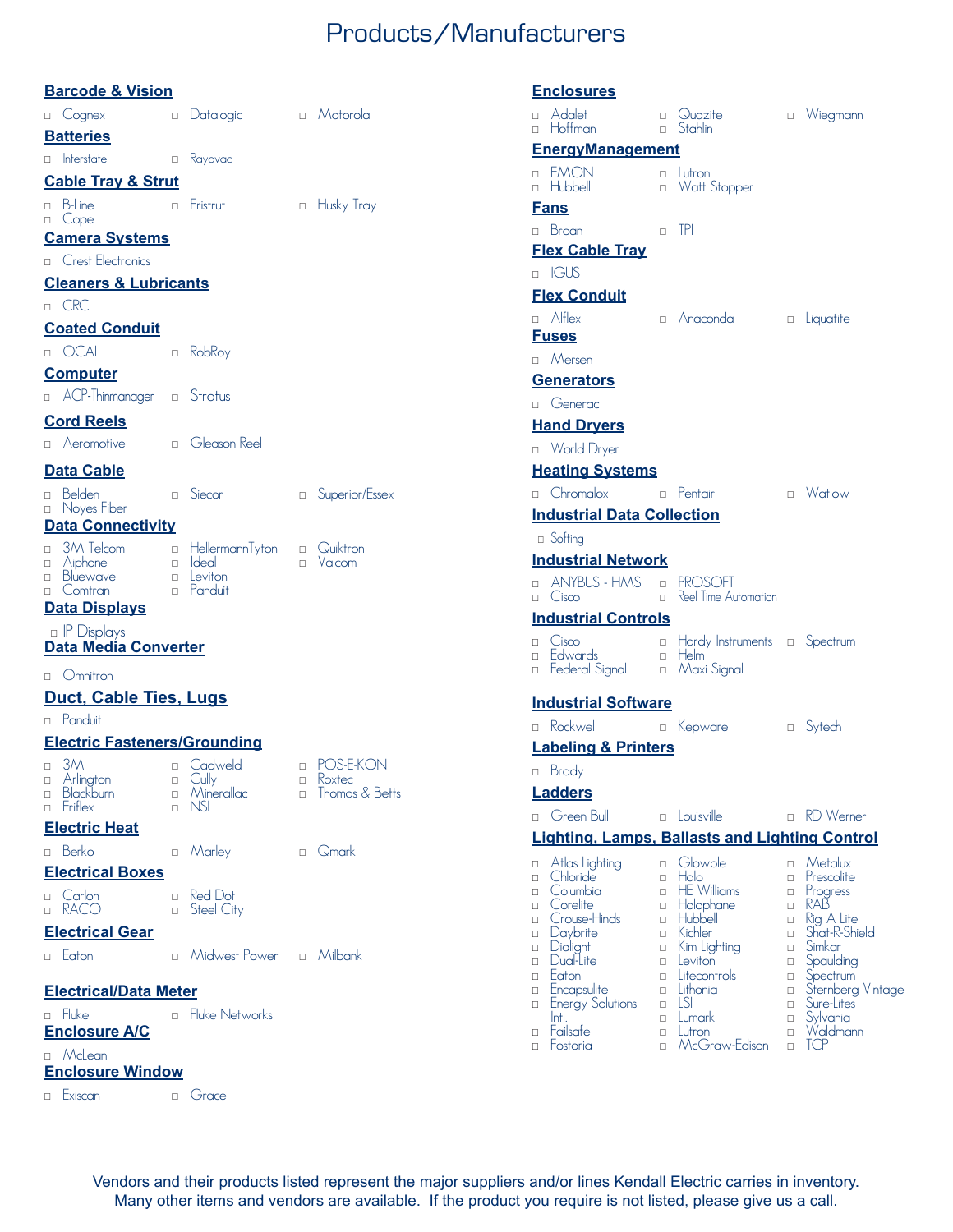### Products/Manufacturers

• Rees

**Specialty PBs**

**Stainless Steel Conduit**

#### **Linear/Rotary**

| $\Box$                                  | <u></u><br>Alpha Gear<br>Drives                    | $\Box$<br>$\Box$ | <b>Bison</b><br>Gemco/Ametek       | $\Box$<br>$\Box$ | KIR<br>Motovario |  |  |  |  |
|-----------------------------------------|----------------------------------------------------|------------------|------------------------------------|------------------|------------------|--|--|--|--|
|                                         | <b>Lugs and Connectors</b>                         |                  |                                    |                  |                  |  |  |  |  |
| $\Box$                                  | Buchanan<br>□ Burndy                               |                  | n Harting                          | П.               | <b>I</b> sco     |  |  |  |  |
| <b>Mechanical Actuators</b>             |                                                    |                  |                                    |                  |                  |  |  |  |  |
|                                         | □ EDrive                                           | $\Box$           | Nook                               | $\Box$           | Stober           |  |  |  |  |
|                                         | <b>Metallic Conduit</b>                            |                  |                                    |                  |                  |  |  |  |  |
| П.                                      | Allied Tube<br>□ Prime Conduit                     | П.               | □ Western<br>Wheatland             |                  |                  |  |  |  |  |
|                                         | <b>Metallic Fittings</b>                           |                  |                                    |                  |                  |  |  |  |  |
|                                         | <b>D</b> Bridgeport<br>□ Crouse-Hinds              | $\Box$           | <sub>[D</sub> OZ Gedney<br>Killark |                  |                  |  |  |  |  |
|                                         | <b>Motion Control</b><br>a Allen-Bradley           |                  | □ IPC Power Resis- □ Palettti      |                  |                  |  |  |  |  |
| П.                                      | AMCI                                               |                  | tors                               |                  |                  |  |  |  |  |
| $\Box$                                  | <b>Motion Control Centers</b><br>Rockwell MCC 2100 |                  |                                    |                  |                  |  |  |  |  |
|                                         | <b>Motors</b>                                      |                  |                                    |                  |                  |  |  |  |  |
|                                         | □ Baldor                                           | П.               | Elwood                             |                  | $\Box$ Marathon  |  |  |  |  |
|                                         | <b>NEC Code</b><br>n NFPA                          |                  |                                    |                  |                  |  |  |  |  |
| <b>Photo/Prox Sensors</b>               |                                                    |                  |                                    |                  |                  |  |  |  |  |
|                                         | a Allen-Bradley<br><b>PLC and DCS</b>              |                  |                                    |                  |                  |  |  |  |  |
|                                         | a Allen-Bradley                                    |                  |                                    |                  |                  |  |  |  |  |
| <b>Pole Line Hardware</b><br>□ Reliable |                                                    |                  |                                    |                  |                  |  |  |  |  |
|                                         | <u>Process Sensors</u>                             |                  |                                    |                  |                  |  |  |  |  |
|                                         | $n$ APG                                            | $\Box$           | NK Technologies                    |                  |                  |  |  |  |  |
|                                         | <b>PVC Fittings</b>                                |                  |                                    |                  |                  |  |  |  |  |
|                                         | □ Cantex                                           |                  | □ Carlon                           |                  |                  |  |  |  |  |
|                                         | <b>PVC Glue</b>                                    |                  |                                    |                  |                  |  |  |  |  |
|                                         | <sub>[1</sub> Oatey                                |                  |                                    |                  |                  |  |  |  |  |
|                                         | <b>Power Distribution Blocks</b>                   |                  |                                    |                  |                  |  |  |  |  |
|                                         | □ Marathon                                         |                  |                                    |                  |                  |  |  |  |  |
|                                         | <b>Radio Modem</b>                                 |                  |                                    |                  |                  |  |  |  |  |
|                                         | <b>D</b> Esteem                                    |                  | n Freewave                         |                  |                  |  |  |  |  |
|                                         | <b>Rotary Encoders</b>                             |                  |                                    |                  |                  |  |  |  |  |
|                                         | □ Danaher                                          |                  | □ Durant                           |                  | $\Box$ SICK      |  |  |  |  |
| <b>Solutions &amp; Service</b>          |                                                    |                  |                                    |                  |                  |  |  |  |  |
|                                         | a Allen-Bradley a Rockwell                         |                  |                                    |                  |                  |  |  |  |  |

#### • Cementex • Greenlee • Ideal • Klein • Lenox • Milwaukee **D** Streamlight **Tools** • Hubbell • Kellems  $\Box$  Intermatic  $\Box$  Leviton • Mcgill • Meltric • Pass & Seymour • Russell Stoll • Selecta • Woodhead **Wiring Devices** • Advanced Digital • Crouse-Hinds • Alpha • Brad Harrison • Cerro Wire • Coleman Cable • Colonial • Encore **Ex-Cable** • General Cable • Genesis • Lutze • Olflex • SAB • Service Wire • Southwire  $\Box$  United Copper **Example 3** West Penn Wire **Wire/Cable** • Calbrite • American Power **Surge Power Strips Surge Protection a** Control Concepts **a** Transtector **b** Tripp Lite • Star Electrical **Training** • Acme • Daykin • Dongan • Eaton • Hammond Power • Hevi-Duty • S&C Electric **Transformers Exercise For Systems Exercise Exercise Power Utility Power Gear** • Bonitron • PowerOhm • Transcoil • Rockwell **Variable Speed Drives** • Walker Duct • Wiremold **Wire Duct Systems**

**Data, Phone, Audio, Security and Fiber Equipment ( See Data/Telecommunications line card )**

#### **See Industrial Control Line Card for:**

Industrial Controls, Mechanical Solutions, Sensors (Intelligent, Photo Electric, Proximity), Networking, Operator Interface, PLCs, SLCs, Peripheral Equipment, Software and Accessories

#### **Home Automation/Security ( see Home Automation Line Card )**